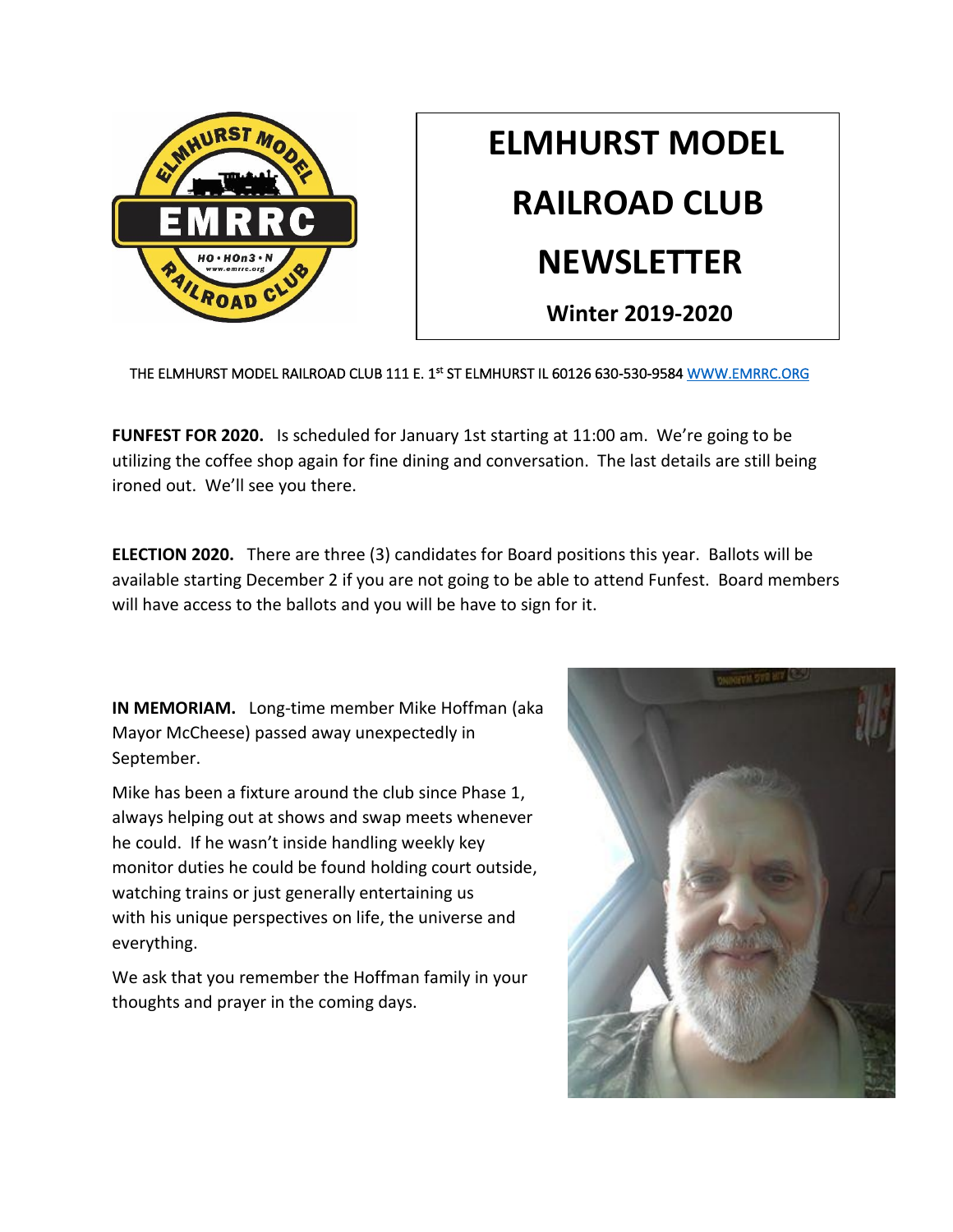| SWAP MEET TOTALS FOR SEPT 2019 |  |  |
|--------------------------------|--|--|
|--------------------------------|--|--|

**CLUB HOURS** 

| Concessions                    | \$282.00     | Sunday: Noon until 9:00 pm    |
|--------------------------------|--------------|-------------------------------|
| <b>Tables &amp; Admissions</b> | \$1331.00    | Open house until 4:00         |
| Club Sales                     | \$675.00     | Monday, Wednesday & Thursday  |
| <b>GROSS SALES</b>             | \$2288.00    | 7:00 until 10:00 pm           |
|                                |              | Friday: 7:00 until 10:00 pm   |
| Church Rental                  | \$400.00     | Open house all night          |
| <b>Table Rental</b>            | \$515.00     | Saturday: 3:00 until 10:00 pm |
| Food Items                     | \$250.00     | Tuesday night is work night.  |
| <b>EXPENSES</b>                | ( \$1165.00) | No operation.                 |
| <b>NET</b>                     | \$1123.00    |                               |

**THE SWAP MEET SCHEDULE FOR 2020.** The swap meet dates for 2020 are as follows: January 10th, May 1st and September 18th. The swaps are held three times a year at the Elmhurst Christian Reformed Center, 149 Brush Hill in Elmhurst. If you're interested in getting a table or lending a hand, contact Steve Cerka at (630) 309-8475 and let him know. Flyers advertising the swaps are at the front door and kept in the office, please don't hesitate to grab a handful and pass them out. One issue we do have to deal with on a regular basis is breaking down the tables and cleaning up after the show. If you can stick around after 9:00 and lend a hand it would make things so much easier and faster.

**GENERAL MEMBERSHIP MEETINGS.** We hold these meetings to members a chance to express concerns and ask questions. Meetings are held on the Saturday after the swap meet at 7:00 at the club. For 2020 this will be January 11th, May 2nd and September 19th. Be forewarned that the September meeting date might change if the City is holding events downtown that evening. The Board gets together as needed to deal with issues.

**HO PROTO SESSIONS FOR 2020.** Proto sessions for the first half of 2020 are on January 16th, February 20th, March 19th and April 16th. The group meets at 6:45 pm and then start operations at 7:00 pm. Dates for the remainder of 2020 are yet to be determined. There is at least one Sunday night session also in works for later in the year. If you're interested in being on the proto session notification list e-mail Ashley Chmura at [opssession2012@hotmail.com.](mailto:opssession2012@hotmail.com)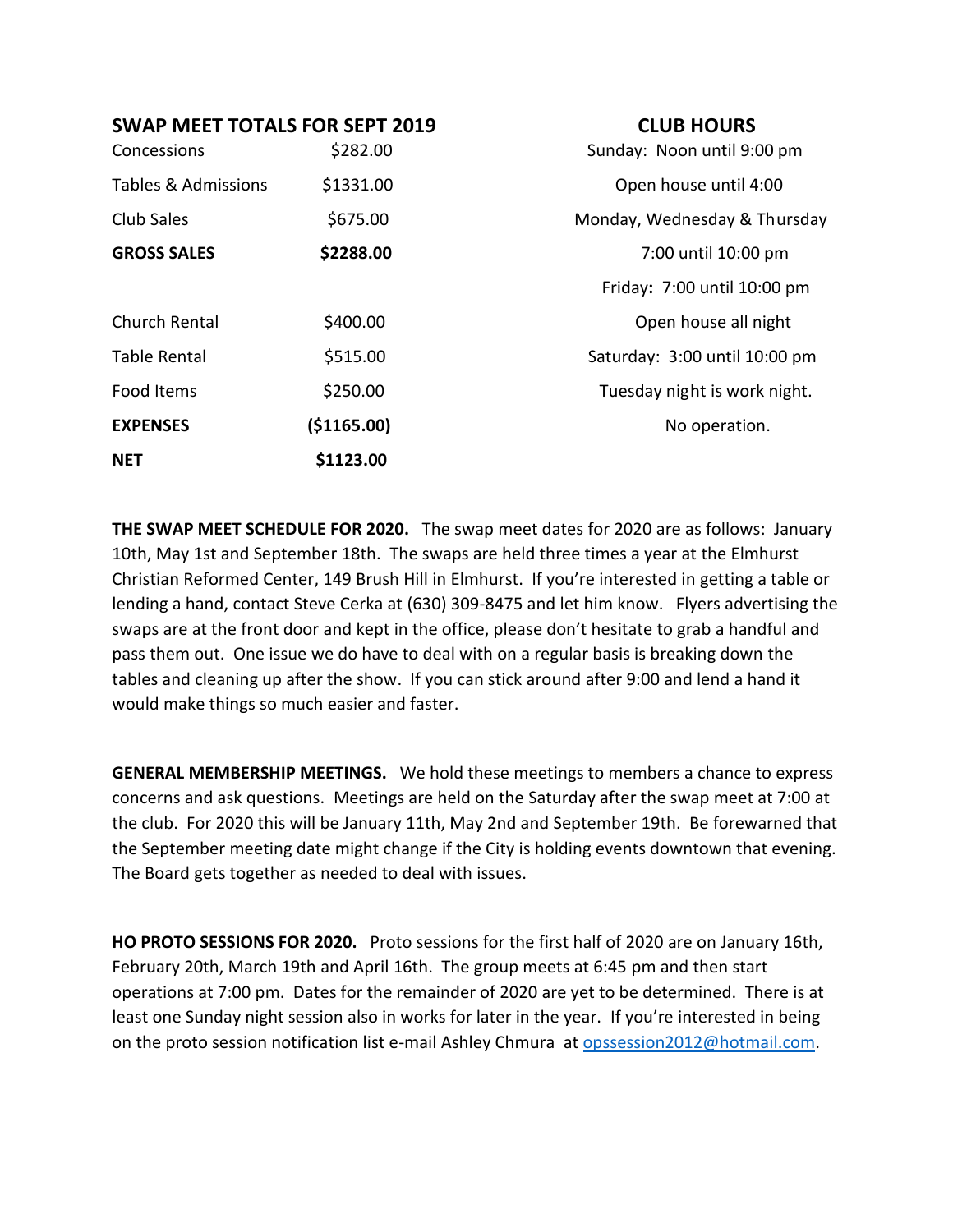**CAB DEPOSIT.** On page 6 of the "Layout Operating Guidelines", which you all should have received, it states that "Members signing out a cab must leave a \$5.00 cash deposit for the cab with the dispatcher in charge". We think this is pretty cut and dry. We don't want credit cards, FOID cards, first-born children or drivers licenses. There are several reasons that we do it this way. For starters it is meant to remind operators to return their cab to the key monitor and not go home leaving it lying around. If the operator does not return it then the \$5.00 goes into the cookie jar (thanks for the donation in advance). Secondly in a day and age of identity theft we do not want to be put in a position to be responsible for anything that may have the potential to lead to such a situation.

Now if maintaining the \$5.00 deposit is proving difficult we do have a few suggestions. If you have a locker keep the money clipped inside. If you use a grey "A-Line" bag or other types of bags then a luggage tag will hold a \$5.00 bill quite nicely. If you use a box then you can tape the money to the inside of the lid. Any way you do it you will always have the required \$5.00 on hand. Now we do realize that things happen and on a rare occasion waiving this requirement may be in order however this will be handled on a case-by-case basis.

**HO SCALE ELECTRONICS**. Darryl VanNort along with Don Fisher, Paul Jasiczek and Ashley Chmura have recently begun to attack some of the annoying little problems that have surfaced since the inception of the DCC upgrade a while back. Right now they are going around the HO layout working on the push button panels to further isolate the DCC from the DC signals.

Also the 12 VDC bus for the layout lighting circuit is being extended to areas that did not have access to it previously. This makes adding lighting to certain areas much easier and keeps everything consistent.

**PICK YOUR BRAIN (ANSWER).** There were four "belt" railroads around Chicago at one time. The Belt Railway of Chicago, The Indiana Harbor Belt, The B&O Chicago Terminal and The Elgin, Joliet and Eastern. Now for the next part, you could have either of two correct answers. The oldest road created would have been the LaSalle and Chicago Railroad, chartered in 1867 but never built until a group of investors bought dormant charters in 1885 and these purchases eventually turned into the B&O Chicago Terminal. Now the oldest that was actually built was the Chicago & Western Indiana Belt Railway which started construction in 1880. This road eventually became part of the Belt Railway of Chicago.

**LAYOUT ISSUES.** If you are having problems with the operations of any of the layouts let the key monitor know and let them handle it. Don't go turning things on and off on your own even though written procedures are available. Also if you notice building issues, unsafe conditions or anything out of the ordinary let the key monitor so it can be documented properly on the daily shift reports.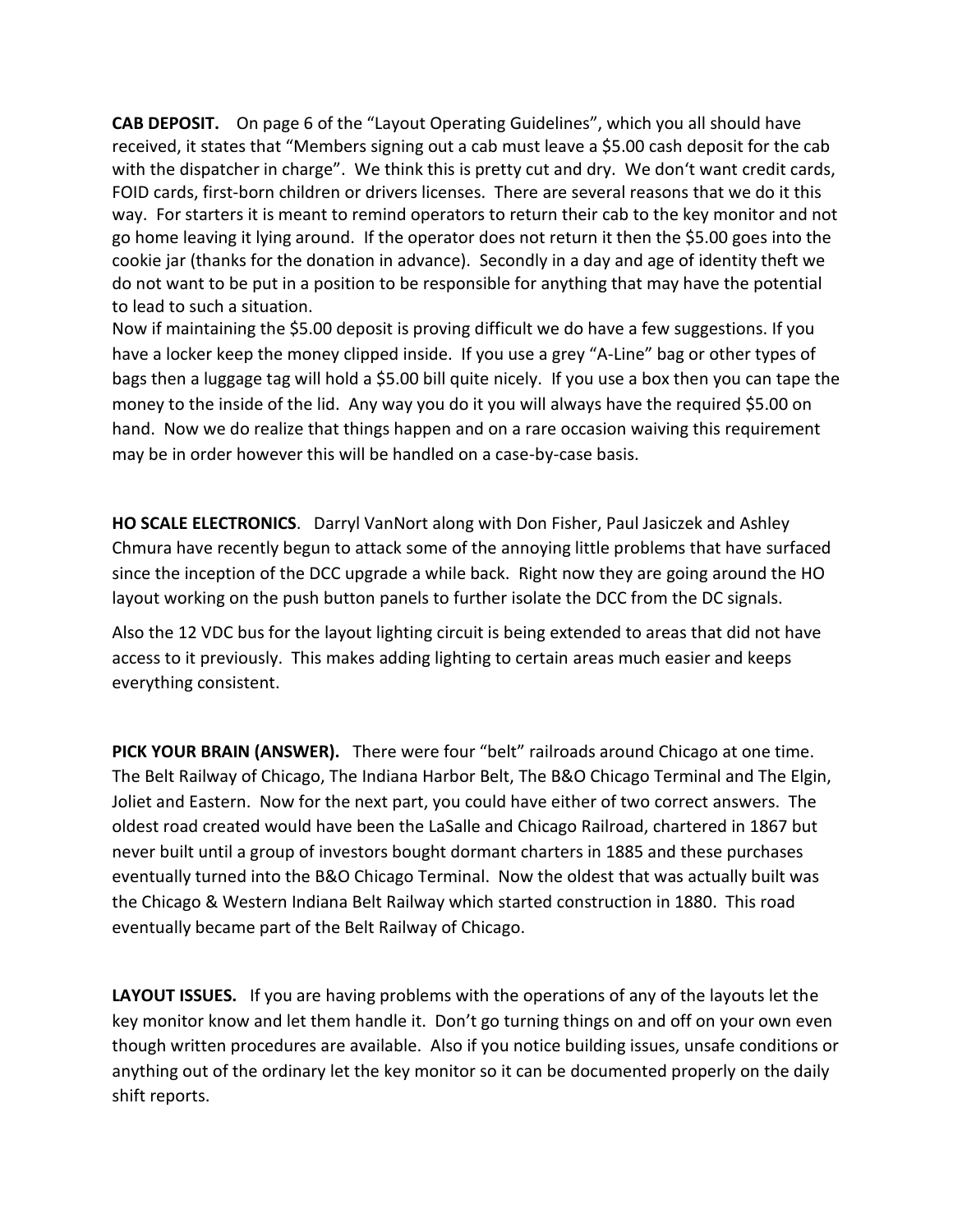**HO SCALE NEWS.** Lighting has been a big item as of late with Shelbina ongoing and now lighting starting to show up in the quarry area.



**Above:** The quarry building lighting.

**Right:** The color display under the bridge in Shelbina. The colors change so this is quite an attention getter during Open House.



Also on the HO side the Board approved a track plan for the ore dock area. There have already been some test installations to see how everything will fit. Construction should take off in earnest right after the first of the year.

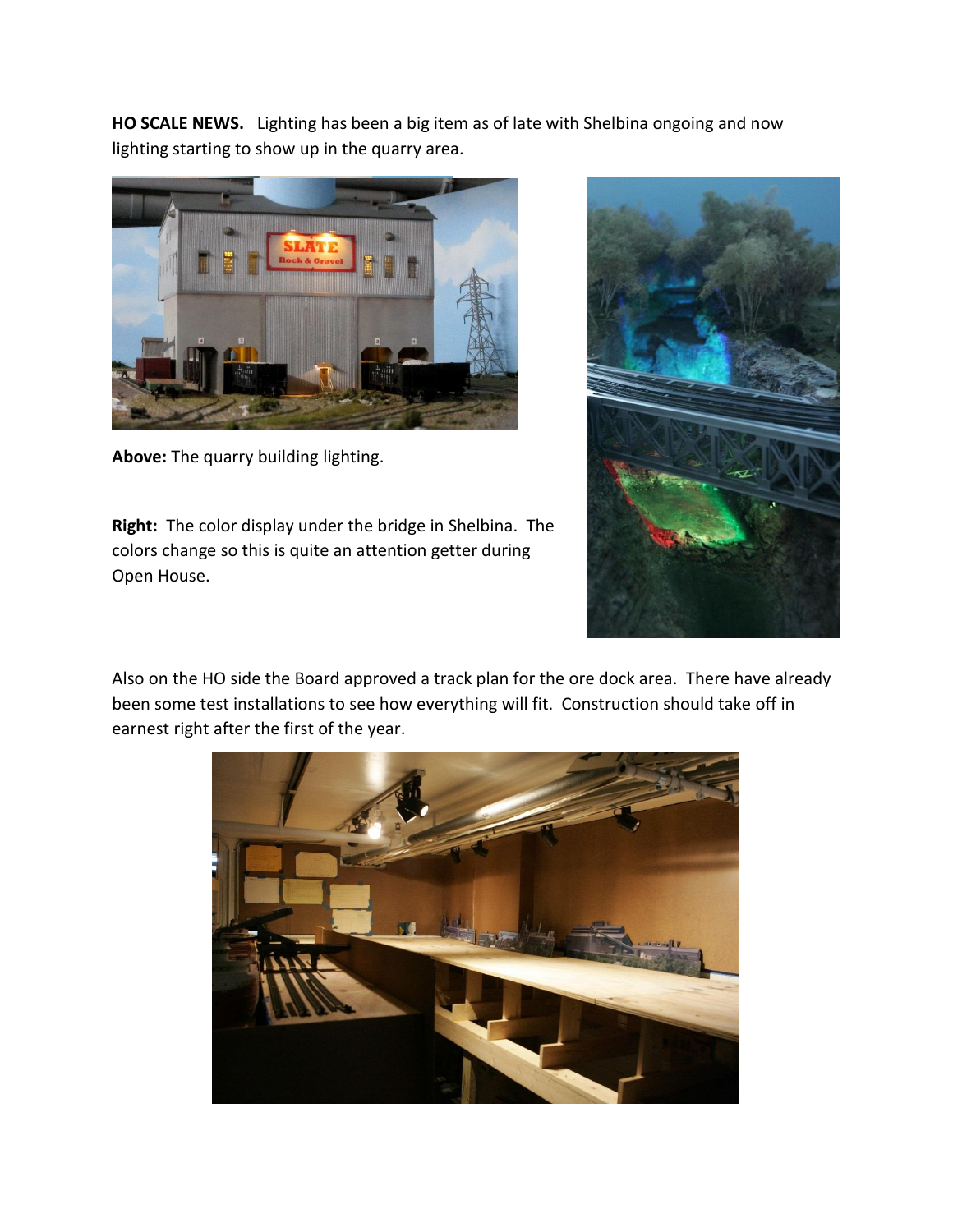**2019 IN REVIEW.** As our 50th Anniversary year comes to a close we'll take a look back on all of the events and report on the condition of the club.

Our membership number has declined slightly to around 140. This is partly due to members retiring and seeking warmer climes and the passing of several members. And even though the cost of everything continues to creep up we still find ourselves financially in fine shape and do not foresee a dues increase in the coming year.

Funfest on New Year's Day was a success with lots of good food and camaraderie. Paul Jasiczek received the Member of the Year Award for his work on the HO proto sessions and the lighting projects at Shelbina. Andrew Fidone and Ashley Chmura were both elected to another term on the Board, congratulations to them.

The three swap meets netted the club just under \$2,800. It takes a tremendous amount of effort and time to make these swap meets a success. A special nod to Steve Cerka who coordinates the whole thing, Dave Phillips for keeping the kitchen running smoothly and to everyone else who helps out each and every time.

The annual DuPage Division NMRA Show (Great American Train Show) at Lyons Township High School in March was the only public show in the area in 2019 and we were in our usual corner talking with other modelers and the general public. We are planning in being in attendance for the 2020 show so watch for the sign-up sheet.

In April the club cars showed up at our door and started selling right away. So far we've had orders from 17 different states and England. There are still cars available if you or someone you know is interested.

The 50th Anniversary weekend arrived and after weeks of cleaning and fixing by over 20 members we were all ready for the main event. And then the weather decided it had other ideas. Friday afternoon and evening had steady 20 mph winds with 40 mph gusts. A few hardy souls did venture out to visit. Saturday was the charmer. It was sunny, the winds had died down and there was a steady stream of visitors all day. A video of Saturday afternoon can be seen at "youtu.be/SJLZXsyuvq0".Sunday is when nature finally did us in. Colder temperatures and 5 inches of wet slushy snow and the handwriting was on the wall. However, all in all the weekend was a success and club members can look back with pride knowing that their efforts help make it what it was.

Summer rolled around and the N scale layout was the Belle of the Ball. In the May-June issue of "N Scale Railroading" our layout was featured in an excellent article by Andrew Fidone with pictures by Dio Erpete. Then at the end of June came the National N Scale Convention in Rosemont. We had 5 busloads of visitors on Wednesday, the first day of the convention and the response was outstanding.

Things returned to normal after the hectic Spring-Summer schedule. We had a few visitors from the RPM meet in October but again the weather was less than ideal.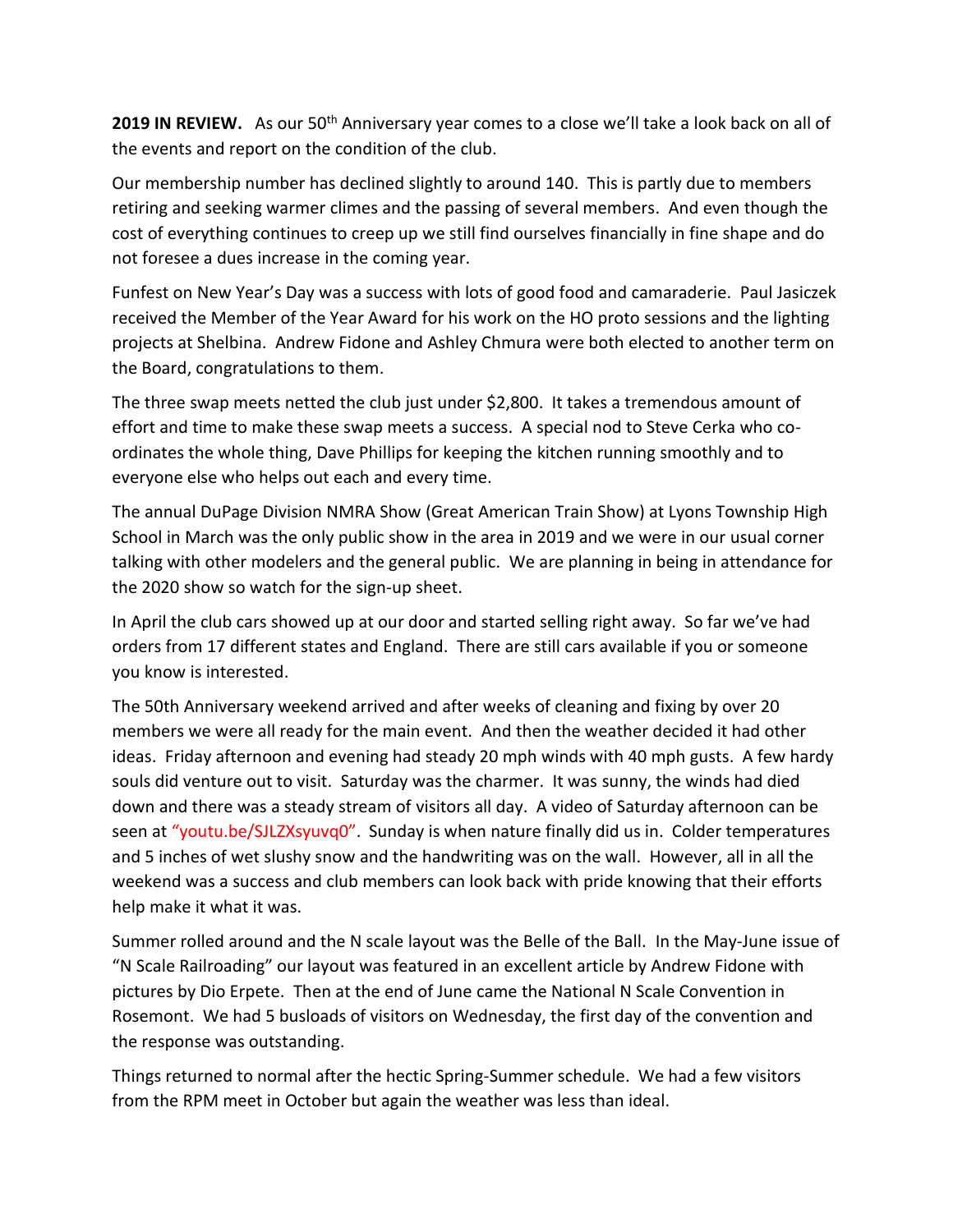Over the course of the year we had visitors from Austria and England. Buttons and Bows Daycare made their annual visit and one scout group came down for an evening.

Even without special events it still takes dedicated people who are willing to give of their own time and effort to keep an organization like ours running smoothly. Key monitors who open and close the club and are there every day whether other members show up or not. The members who show up for work night or take the time to clean the place. The folks who run the weekly open house and have the pleasure of not only keeping everything functioning for the members but then we throw in the general public for giggles.

To those who take the time to clean, fix, install, run the office, wait for repairmen, maintain the vending machines, shop, cook, organize, text, make phone calls, argue with landlords and tend to all the other little daily happenings that keep us running the Club says "Thank You".

**PICK YOUR BRAIN.** Here's an easy one for you: What is the "poop train" (as it relates to the Chicago area)?

**HON3 NEWS.** The order of the day continues to be scenery work. The areas towards the front of layout and behind what will eventually become the service and yard areas have been receiving the most attention.



**OPEN HOUSE NOTES.** We need to stop congregating around the desk and sitting on the bench during open house. Visitors may have a hard time getting through the crowd and the key monitor may miss greeting them. Members can use the club room to take a break so leave the bench for others to use.

When chatting with guests please be aware of your train and what it is doing. DCC has created all kinds of new and exciting opportunities for things to go wrong. If you are going to stop your train to talk to guests then pull it into a siding and do not foul the main line.